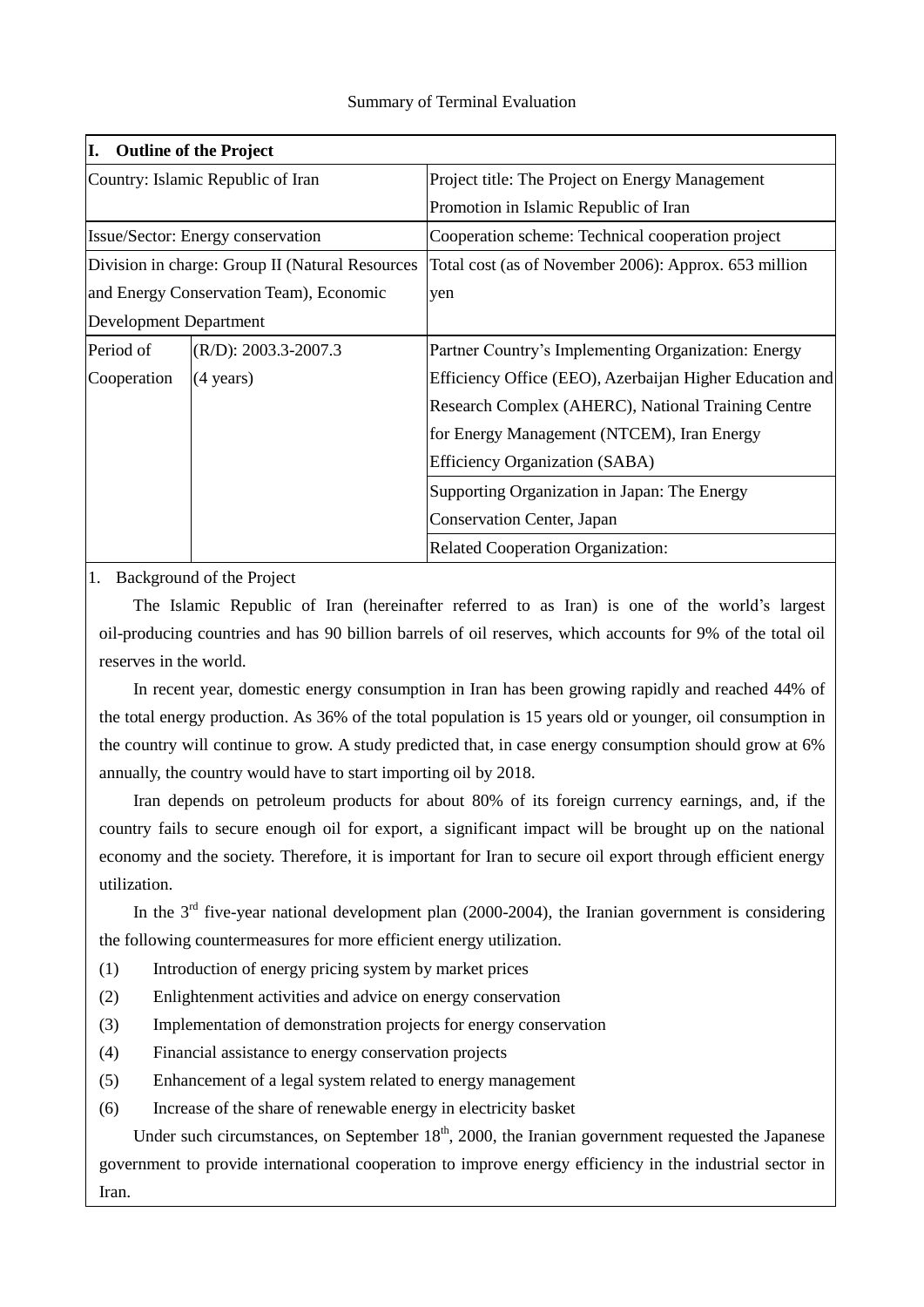Upon receiving this request, the Japanese side conducted a total of four rounds of preliminary studies and had discussion with Iranian officials. On November  $16<sup>th</sup>$ , 2002, the two governments signed the Record of Discussion for the Project implementation. Since March 2003, the Project has been carried out with four year cooperation period and four Japanese long-term experts have been dispatched by the time of the terminal evaluation.

2. Project Overview

(1)Overall Goal: Through promotion of rational use of energy, enhancement of energy management in the industrial sector is achieved.

(2)Project Purpose: The National Training Center for Energy Management (NTCEM) contributes to the energy management of the industrial sector.

(3)Outputs:

Output 1: The Project is operated to contribute effectively coordinating with the policies and administration for the industrial energy conservation target designed by I.R. Iran.

Output 2: Counterparts are able to operate and maintain the training facilities and equipment.

Output 3: Both theoretical and practical training for energy related engineers are maintained and managed.

(4)Inputs: (Actual status at the time of evaluation in November 2006)

Japanese Side:

| Long-term Experts         |    | Equipment  | approx. 144 million yen |
|---------------------------|----|------------|-------------------------|
| <b>Short-term Experts</b> | 19 | Local cost | approx. 25 million yen  |
| Trainees received         |    |            |                         |
| Iranian Side:             |    |            |                         |

Iranian

Counterparts 11

Local Cost (Total costs including costs for facilities and equipment and other local costs)

Local currency 9.9 billion IRR (approx. 127 million yen)

| <b>II.</b> Evaluation Team                                                |                             |                  |                                             |  |  |
|---------------------------------------------------------------------------|-----------------------------|------------------|---------------------------------------------|--|--|
| Members of                                                                | Specialized field           | Name             | Title                                       |  |  |
| Evaluation                                                                | Leader                      | Hiromi           | Senior Advisor, Institute for International |  |  |
| Team                                                                      |                             | <b>CHIHARA</b>   | Cooperation, Japan International            |  |  |
|                                                                           |                             |                  | Cooperation Agency (JICA)                   |  |  |
|                                                                           | <b>Energy Conservation</b>  | Akira            | Managing Director, The Energy               |  |  |
|                                                                           | Policy                      | <b>ISHIHARA</b>  | Conservation Center, Japan                  |  |  |
|                                                                           | <b>Evaluation Analysis</b>  | Hideaki          | Senior Consultant/Environmental Specialist, |  |  |
|                                                                           |                             | <b>HIGASHINO</b> | RECS International Inc.                     |  |  |
|                                                                           | <b>Cooperation Planning</b> | Yukinari         | Natural Resources and Energy Conservation   |  |  |
|                                                                           |                             | TANAKA           | Team, Group 2, Economic Development         |  |  |
|                                                                           |                             |                  | Department, Japan International             |  |  |
|                                                                           |                             |                  | Cooperation Agency (JICA)                   |  |  |
| Period of Evaluation: November 7 <sup>th</sup> to 22 <sup>nd</sup> , 2006 |                             |                  | Type of Evaluation: Terminal                |  |  |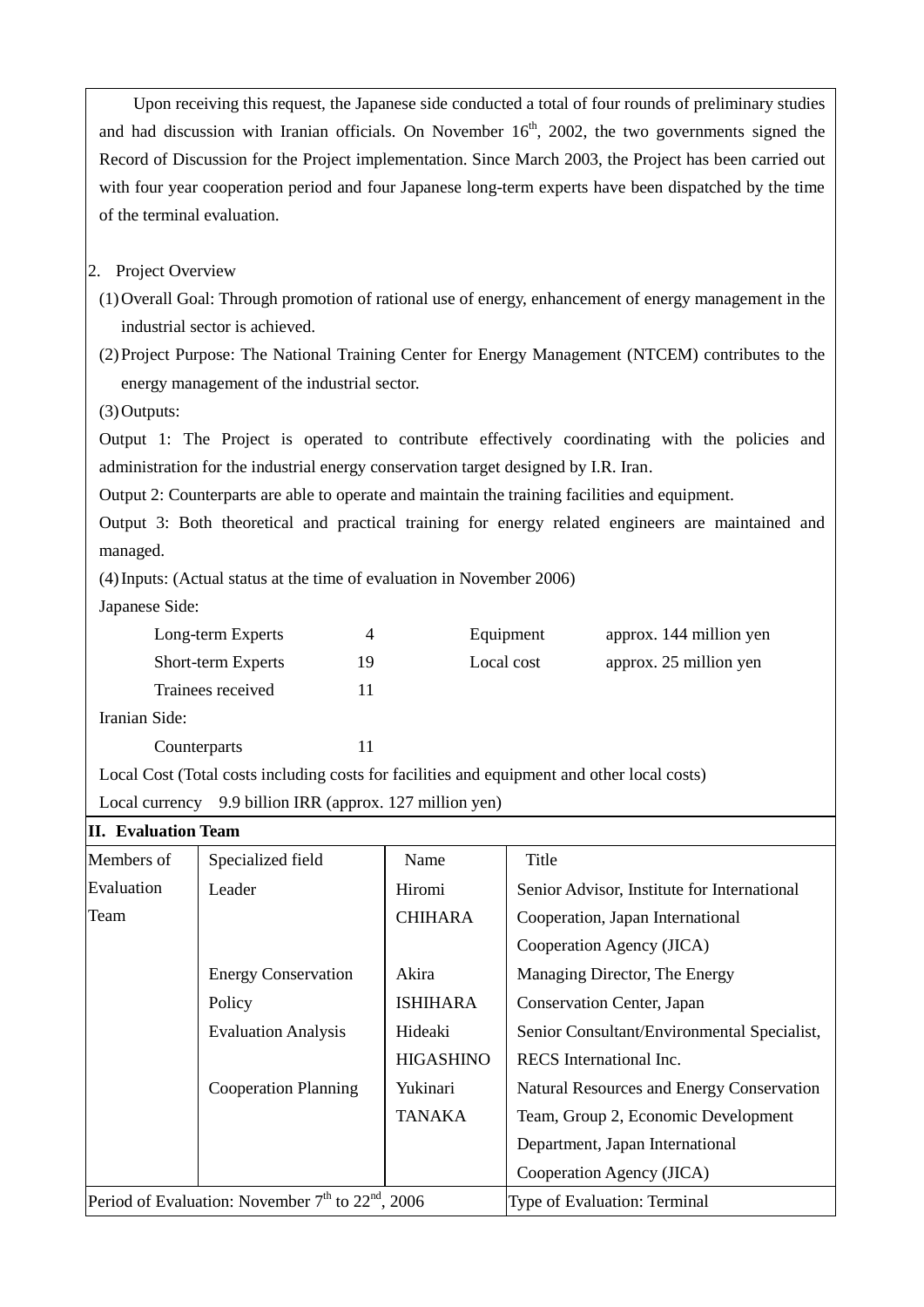#### **III. Results of Evaluation**

1. Summary of Evaluation Results

#### 1-1 Relevance

 The relevance of the Project is considered high at the time of terminal evaluation for the following reasons.

(1) Consistency with the National Policies of the Iranian Government

 As one of the world's largest oil producing countries with 132 billion barrels of oil deposits, Iran depends on export of oil and related products for 80% of its foreign currency earnings.

 Meanwhile, Iran's domestic energy consumption has been growing rapidly in recent years and there is a study that estimates Iran would have to start importing oil by 2018 if this trend should continue.

 Inefficient energy consumption in the industrial sector has long been recognized in Iran and it received attention as a serious issue as soon as the country got out from economic slump in the 1990s.

In Article 121 of the Law of the  $3<sup>rd</sup>$  Five-year Development Plan (2000- 2004), the Iranian government declared policies for energy and environmental conservation that comprised of four pillars - standardization of equipment and labelling, dispersion of peak hours of energy utilization, promotion of factory operation during off-peak months of energy consumption, and energy conservation measures for buildings.

The concept of Article 121 has been taken over in Article 20 of the Law of the  $4<sup>th</sup>$  Five-year Development Plan (2005-2009). Based on this law, a bill concerning energy conservation (the Bill of National Energy Efficiency Management), including a policy to shift from petroleum to natural gas, time sharing of factory operation, and introduction of a dual pricing system for the factories consuming large amounts of energy, was submitted to the Cabinet.

### (2) Consistency with the Policies of the Japanese Government

 The Japanese government has long been providing technical cooperation to Iran in the field of energy conservation to solve environmental issues including global warming.

 As the purpose of the Project is to realize sustainable development in Iran through the promotion of energy conservation, it is highly consistent with the policies of the Japanese government.

### (3) Technical Advantages of Japan

 Japan has acquired world's highest-level technologies in energy conservation from experience with two oil crises. Japan's TOE (tonne of oil equivalent) per GDP (million dollars) is as good as 96, less than 10% of that of Iran, 1,037.

 Japan's energy conservation technologies and their application have great advantage especially in the industrial sector. Therefore, it is highly relevant that Japan provides technical cooperation in the field of energy conservation.

(4) Consistency with the Needs of the Target Groups

Compared with above (1)-(3), the consistency with the needs of the target groups is considered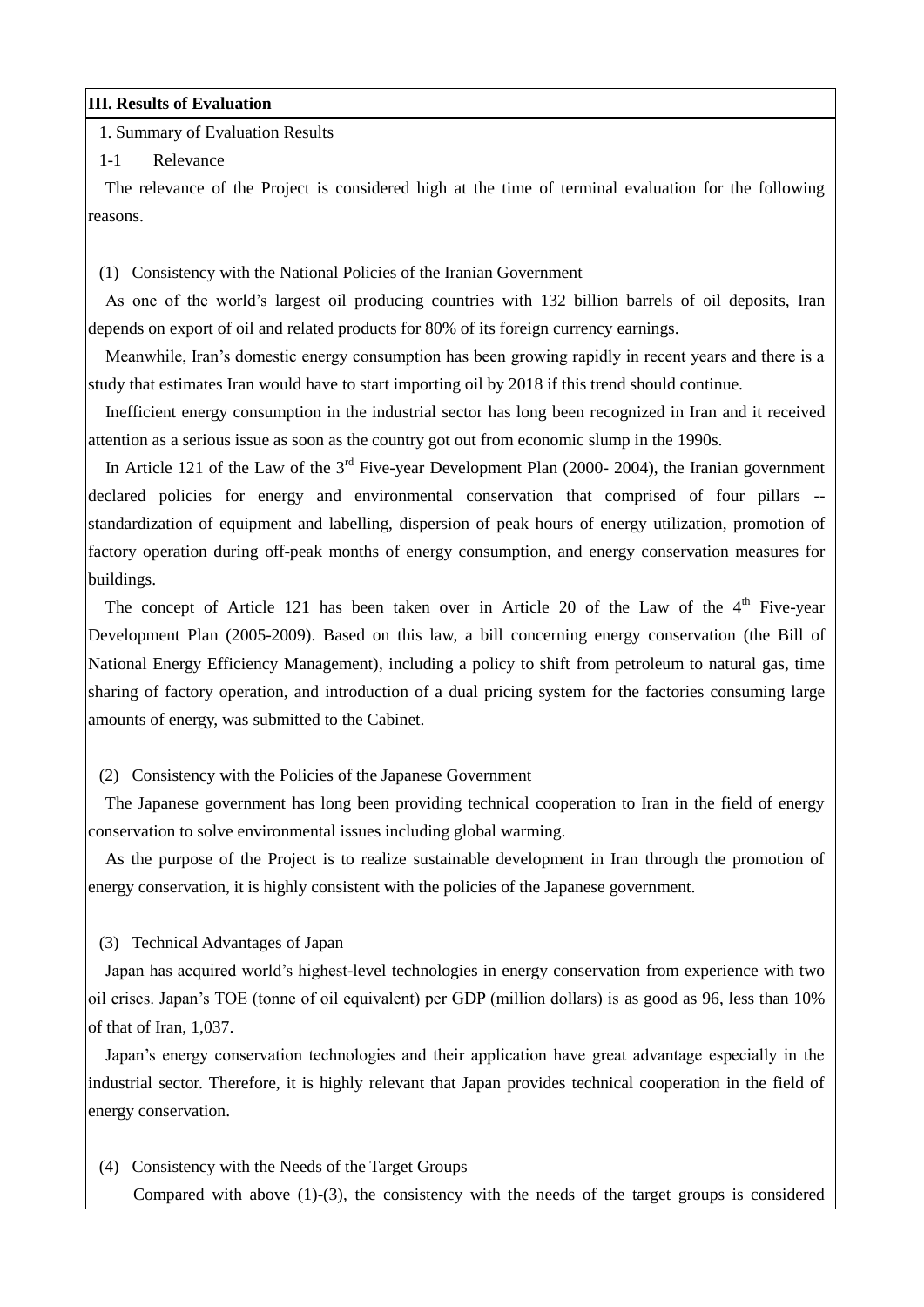slightly lower. Currently, the prices of fuel and electricity are comparatively low in Iran, and factory owners do not seem to have good understanding of or a great need for energy conservation. Although project carried out enlightenment activities including creation of a website, there was no effective enlightenment activities for factory owners.

#### 1-2 Effectiveness (Achievement Level of the Project Purpose)

The effectiveness of the Project is considered moderate.

 Since the mid-term evaluation, the progress of the Project seems to have been significantly accelerated. However, the initial delay in activities caused by the issue of mini-plant equipment was not completely made up for by the time of the terminal evaluation and it affected the achievement of the Project purpose.

#### (1) Achievement of Outputs

 The achievement level of outputs is considered moderate. Although the technology transfer to the counterparts was conducted in a generally appropriate manner, outputs were not fully achieved because the issue of mini-plant equipment delayed the start of training at NTCEM/AHERC.

#### (2) Achievement of Project Purpose

 The achievement level of the project purpose is considered moderate because not all the five indicators were achieved.

 The training started in December 2005, eight months behind the original schedule, due to failure of mini-plant equipment. However, thanks to the efforts of the Project members, the training was actively conducted and the total number of trainees reached approximately 600 at the time of terminal evaluation. The number is going to be close to the target number of 800 by March 2007. (Indicator 3 and Indicator 4)

 Currently the Iranian side is conducting the training on its own. It is judged that basic system of the training has been established at NTCEM/AHERC with the cooperation of SABA.

 As of November 2006, 78 proposals have been accepted by the factories. [156 trainees who completed the heat and electrical courses before April 2006, 6 months before (Electricity: 67, Heat: 89)] However, it is unlikely that the target number of 400 cases of proposal acceptance by 2007 will be achieved. (Indicator 1)

 As of November 2006, a total of 41 reports (22 from the electrical course and 19 from the heat course) have been submitted to SABA and 32 reports have been accepted. Although the acceptance rate is as high as 78%, the number of reports is only 11% of the target number of 300 and it seems extremely difficult to achieve the target number of 300 for 2007. (Indicator 5)

 According to SABA and EEO, no-cost and low-cost measures have been implemented at almost all the factories surveyed. If there is a similar situation at the factories where 589 ex-trainees belong, the target to implement 600 no-cost or low-cost measures by March 2007 is likely to be mostly achieved. (Indicator 2. However, it is not clear whether the implementation of such measures is the result of the Project implementation.)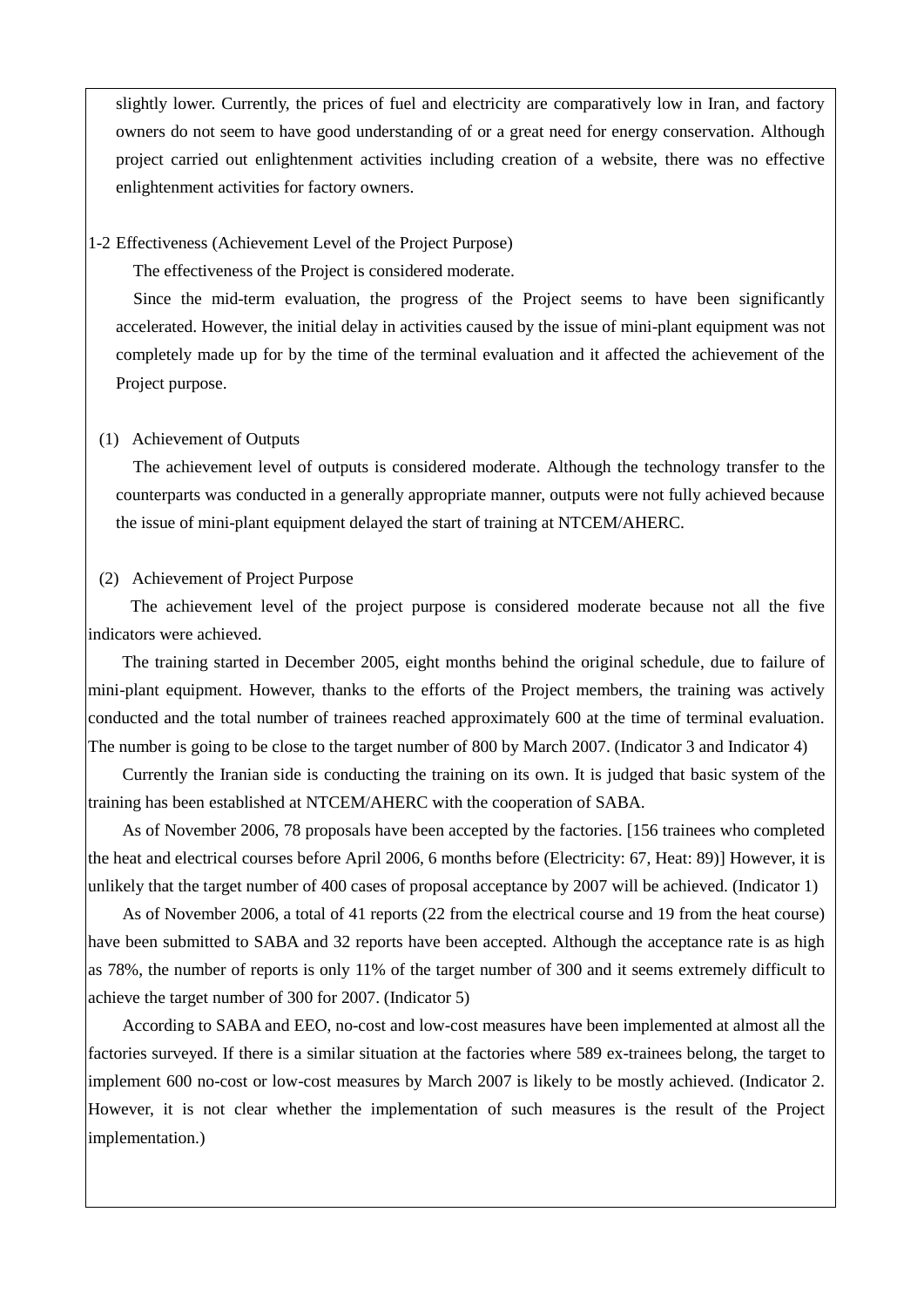### 1-3 Efficiency

 Based on the result of analysis between inputs and outputs, the efficiency of the Project is considered moderate.

## (1) Achievement of Inputs

 Both the Japanese and the Iranian sides input necessary resources to implement the Project successfully. However, there were issues with both sides.

- Japanese side: Short-term experts were dispatched many times to deal with problems with mini-plant equipment and the resource requirement became large. Resources that should have been allocated to technology transfer were used for problem resolution.
- Iranian side: The number of technical counterparts did not reach 8, the number specified in R/D, by the time of terminal evaluation. The current number of 6 is the minimum to conduct training.

## (2) Achievement of Outputs

 Although the activities were accelerated and achievement of outputs were promoted in the latter half of the cooperation period, the initial delay was not completely made up for. As a whole, the achievement of outputs was not adequate.

1-4 Impact (including the prospect of the Overall Goal achievement)

Some positive impacts are observed.

- Overall Goal: Through promotion of rational use of energy, enhancement of energy management in the industrial sector is achieved.
- Indicator: Specific Energy Consumption (SEC) of each industrial sub-sector is improved to the extent defined separately by 2010. (10% reduction)

## (1) Prospects of Overall Goal Achievement

 As PDM does not include sufficient SEC data of each sub-sector, it is difficult to accurately judge the prospect of the overall goal achievement at this point.

 However, according to external evaluation by SABA, at some factories with ex-trainees, knowledge about energy saving learned in the training courses at NTCEM/AHERC was applied to actual energy saving activities and SEC was reduced by 10% or more (e.g., Automobile: 11.5%, automobile parts: 21%, pharmaceutical: 32%, ceramic and tile: 15%).

 On the assumption that the training by NTCEM/AHERC continues at the present pace (around 25 trainees per month), the total number of trainees will be over 1,500 by 2010. As this number is enough to cover all the large factories in Iran, there is a good chance that SEC will be reduced by 10% in all the sub-sectors.

# (2) Impacts on Policies

It is considered that the Project had impacts on the following political movements.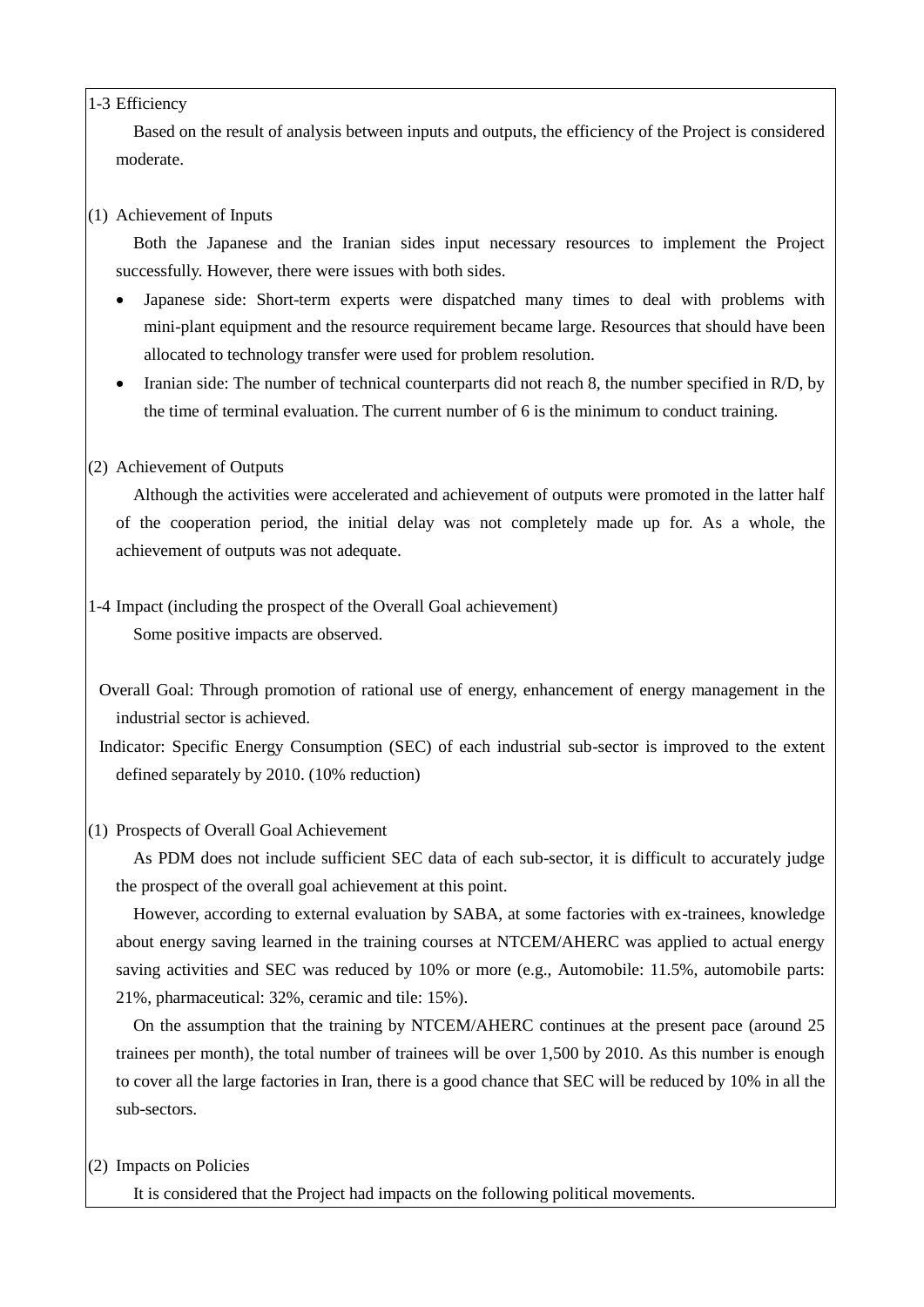During the cooperation period, the Committee for Promoting Energy Conservation in Iran was organized jointly by MOE, MOO, MPO, MOI, etc. to have cross-organizational discussion about such topics as operational management of the NTCEM/AHERC training courses and the certification exam for energy management engineers.

In the recent committee meetings, the possibility of establishing an energy conservation system referring to that of Japan has also been discussed.

#### (3) Institutional Impacts

 As the current training courses continue, NTCEM/AHERCA will gain a good reputation as a training institution that offers training courses for energy saving technologies both in theoretical and practical subjects.

 According to the chancellor of AHERC, taking the advantage of the mini-plant equipment provided through the Project, a graduate course for energy conservation will be established in February 2007 in collaboration with Tabriz University. AHERC will be the  $2<sup>nd</sup>$  higher education following Teheran and research complex in Iran that has a master's course and the first one to have a master's course in the field of energy conservation.

#### (4) Technical Impact

 Before the Project implementation, there was no organization in Iran that provided practical training concerning energy conservation. Iranian counterparts have obtained practical knowledge from Japanese experts, including knowledge about the operation and maintenance of mini-plant equipment. As a result, they are now able to conduct training courses on their own that directly contributes to energy conservation in the industrial sector.

### 1-5 Sustainability

Sustainability of the Project is considered high.

### (1) Policy Aspect

 The Project is highly consistent with the national policies of Iran as the Project is to develop human resources for energy conservation in the industrial sector. Therefore, we can expect continuous support from the Iranian government through its policies.

#### (2) Institutional Aspect

 Through the Project activities, NTCEM/AHERC is gaining a reputation as one of the best training institutions in the field of energy conservation and has established a system to carry out training on its own. However, for the continuous implementation of the training system, it is necessary to strengthen the coordination with cooperating organizations including SABA.

 For effective use of the mini-plant equipment provided through the Project, the Iranian side has decided to establish a master's course for energy conservation at AHERC in February 2007. This will further consolidate the position of AHERC as an educational institute.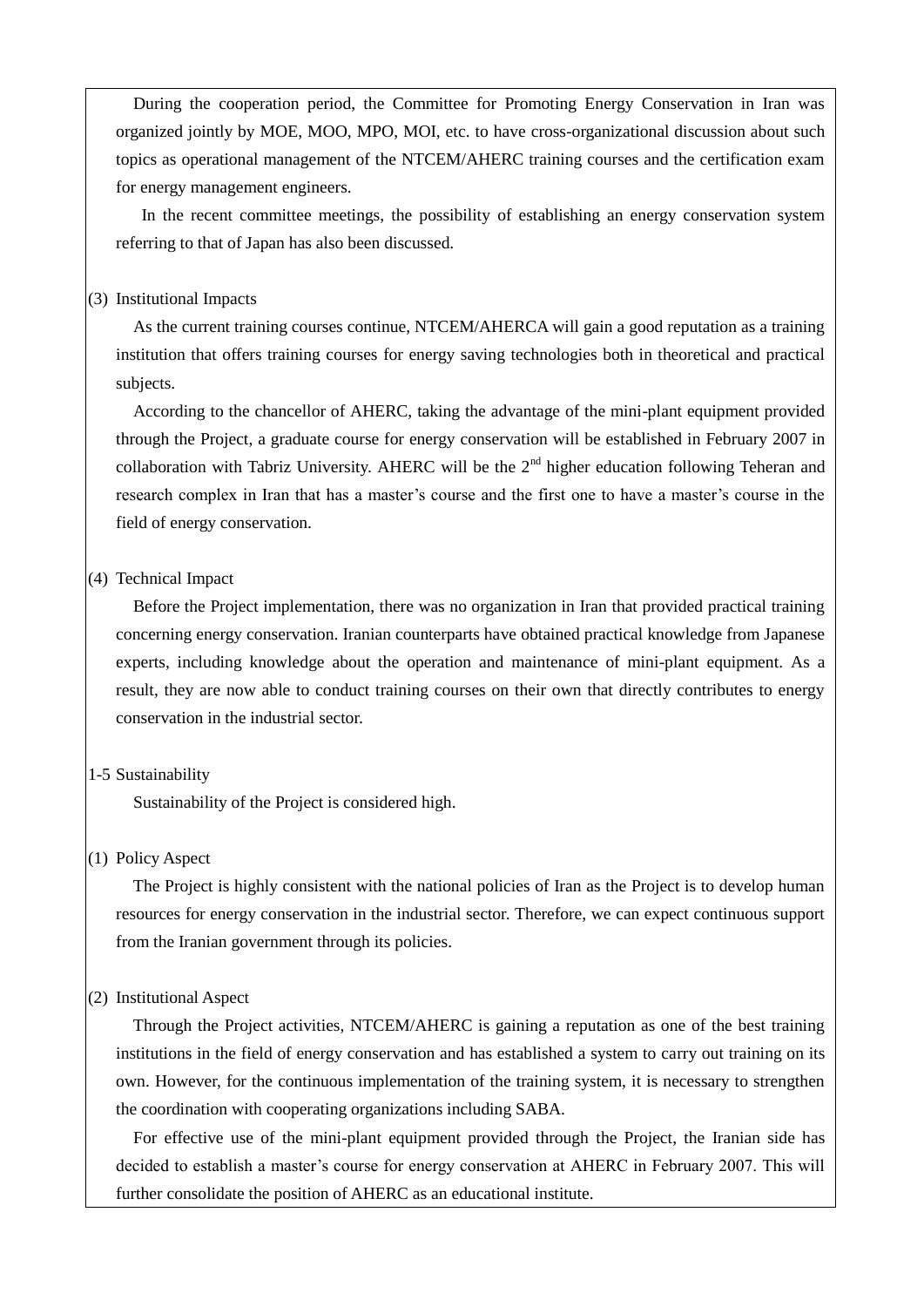### (3) Financial Aspect

 The Iranian government has put priority in human resource development. As the Project aims at developing human resources in the field of energy conservation, it is highly consistent with the national policies of the government. Therefore, it is expected that the government will continue to provide support through its policies and financial measures.

EEO, the organization responsible for the implementation of the Project, has sufficiently covered the Project implementation cost including subsidies for training cost (course fee).

 The current policies will probably be maintained and there will be no significant concerns about the financial continuity of the training course at least while the Law of the  $4<sup>th</sup>$  Five-year Development Plan (2005-2009) is effective.

#### (4) Technical Aspect

As mentioned in the section of Impacts, before the implementation of the Project, there was no training facilities in Iran that provided practical training concerning energy conservation. Through the technology transfer from Japanese experts in the Project, Iranian counterparts obtained practical knowledge for the operation and maintenance of mini-plant equipment etc. Thus their skills have been improved and they now have sufficient skills and knowledge to conduct training courses on their own.

#### (5) Ownership

It is judged that EEO, the organization responsible for the implementation of the Project, NTCEM/AHERC, the organization providing training, and SABA, the organization responsible for recruitment of trainees and external evaluation, have been carried out their tasks from their respective positions with the sense of responsibility and ownership to realize energy conservation in Iran.

### 2. Factors promoting better sustainability and impact

- (1) Factors concerning to Planning
- 1) As the implementation of the Project was relevant and consistent with the actual needs of Iran, it was not difficult to obtain political and financial supports including budget for the training courses.
- (2) Factors concerning to the Implementation Process
- 1) Appointment of counterparts with a high level of expertise and a great deal of experience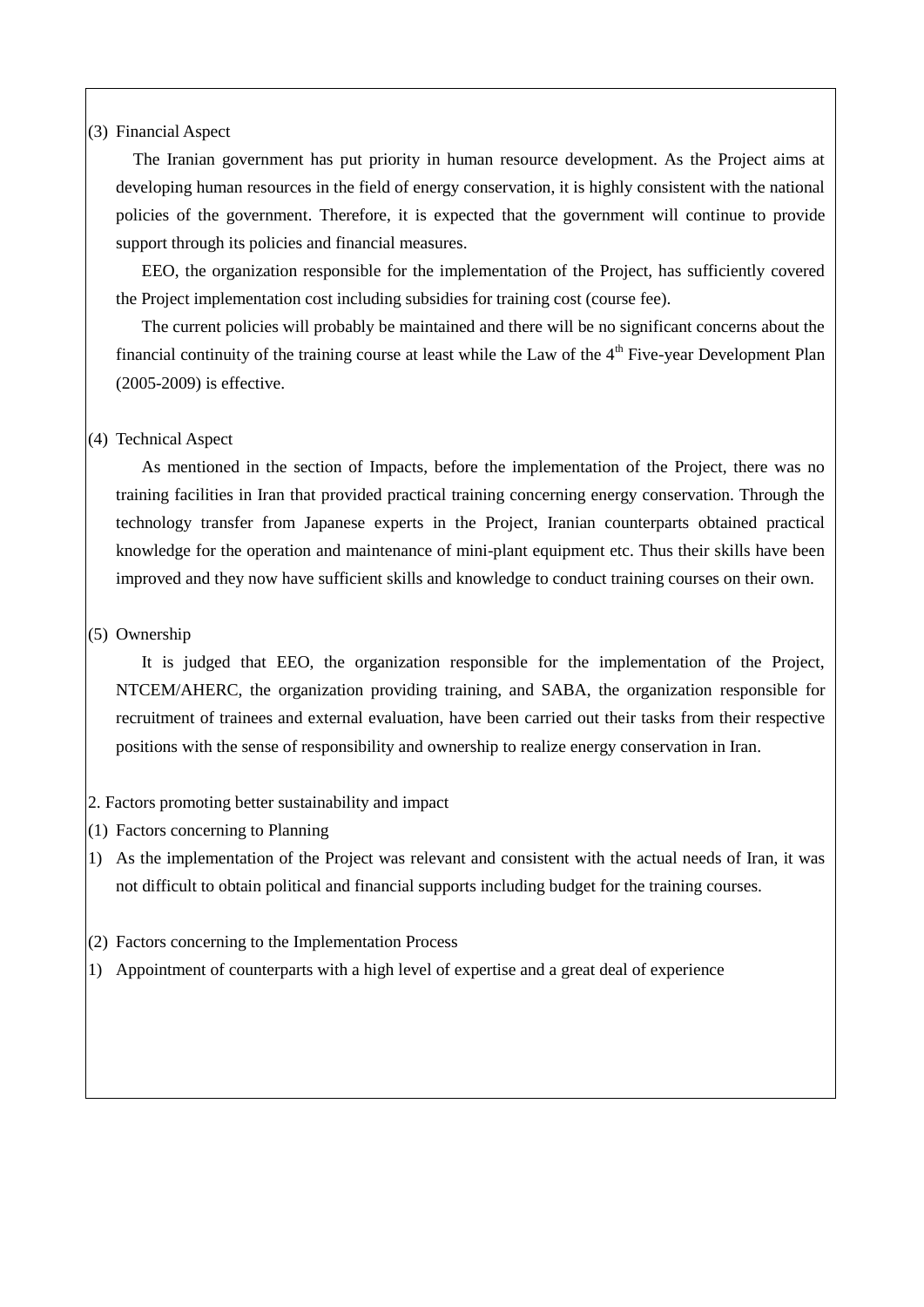- 3. Factors inhibiting better sustainability and impact
- (1) Factors concerning to Planning

 Although the relevance of the Project is high, it was found at the time of terminal evaluation that the Iranian side and the Japanese side had conflict of views even after PDM was modified concerning indicator setting following the mid-term evaluation.

(2) Factors concerning to the Implementation Process

- 1) Delay in customs clearing and installation of equipment
- 2) Delay in construction of a training building (rooms for workshop, lectures, etc.) where equipment will be installed
- 3) Problems found at the time of commissioning of equipment after installation
- 4) Existence of multiple organizations concerned: There are multiple organizations involved in the Project, including AHERC/ NTCEM, the implementing organization, EEO, the supervising organization, and SABA, the cooperating organization, who all have been engaged in important tasks for the Project from their respective positions. This made the operational management of the Project a complicated process.
- 4. Conclusion

The performance of the Project is considered moderate.

- ① The training system (recruitment of trainees by SABA, training course implementation by NTCEM, internal evaluation by EEO, and external evaluation and aftercare by SABA) has been established.
- ② The operation and maintenance system for the mini-plant equipment has basically been established.
- ③ The counterparts have acquired skills and knowledge necessary for the provision of the training courses.
- $\widehat{A}$  The Law of the 4<sup>th</sup> Five-year Development Plan (2005-2009) has consolidated the sustainability of the Project.

For the above reasons, the Project will be terminated as planned.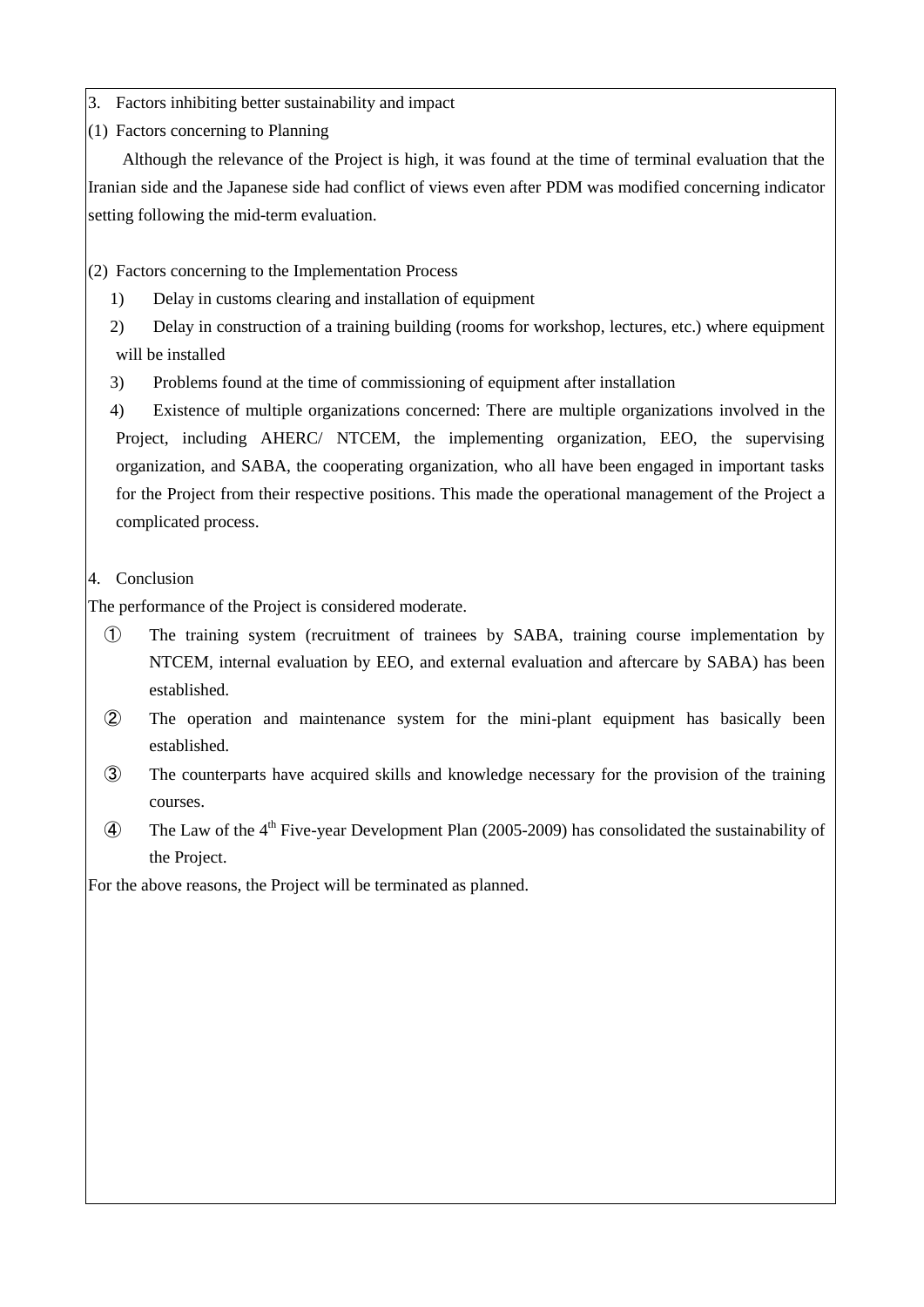5. Recommendations (Specific Measures, Suggestions and Advice Related to the Project)

(1) Counterpart Allocation

According to R/D, 8 technical counterparts were to be assigned to the project. However, only 6 have been actually assigned. This number is the minimum to conduct training courses. When a lecturer is absent, it will be difficult to conduct training. Moreover, the counterparts are too busy to spend time improving their practical techniques and skills for energy conservation. The Iranian side should increase the number of technical counterparts.

# (2) Internal/External Evaluation

1) Internal Evaluation

Although AHERC is supposed to compile internal evaluation reports and analyze data, it is EEO who actually conducts this assignment. In order to improve the quality of the training, AHERC should be positively involved in internal evaluation as originally planned.

# 2) External Evaluation

External evaluation plays an important role in following up the activities of ex-trainees and the effects of the training courses and implementing energy conservation at factories. However, the number of the reports submitted by ex-trainees is not adequate. SABA should continue to encourage ex-trainees to submit reports and analyze reports.

## (3) Strengthening of Coordination among EEO, SABA and NTCEM/AHERC

In order to promote energy conservation activities in Iran, the three parties should continue to hold joint meetings on a regular basis to share information and build closer relationship.

## (4) Revisions of the Textbooks for the Training

Although the textbooks have been revised twice, there are still some errors such as lack of necessary calculating formulas. The Iranian side should update the textbooks based on the comments made by the Japanese experts and improve the quality.

# (5) Improvement of the Training Courses

The contents of the training courses should be reviewed and improved based on the feedback from the industrial sector, ex-trainees, EEO and SABA so that the training will meet the needs of the actual operation in factories.

# (6) Aftercare of the Ex-trainees

To promote the cooperation between the training center and the factories that dispatched trainees, SABA and NTCEM should continue aftercare activities such as answering question from ex-trainees. They should also reflect such questions in the courses.

# (7) Completion of the Lighting System

Although the Iranian side was supposed to install a lighting system, it was still under construction at the